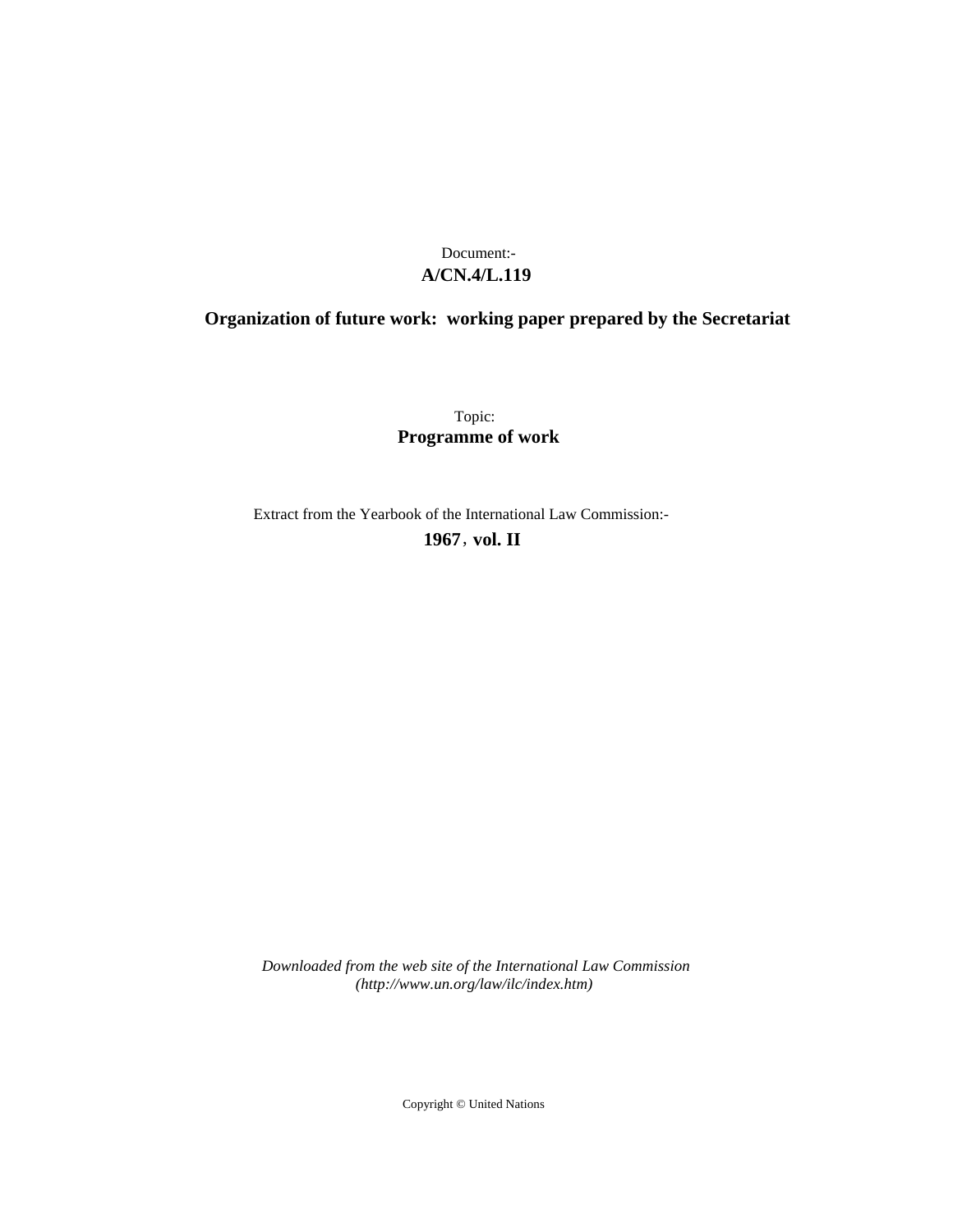# ORGANIZATION OF FUTURE WORK

[Agenda item 6]

# **DOCUMENT A/CN.4/L.119**

## **Working paper prepared by the Secretariat**

*[Original text: English] [27 April 1967]*

### **CONTENTS**

| Paragraphs Page                                                                                     |  |       |
|-----------------------------------------------------------------------------------------------------|--|-------|
|                                                                                                     |  | 337   |
| I. Topics of international law currently under study by the International Law Commission $\ldots$ . |  | 338   |
| II. Topics which the Commission has placed on its programme of work but on which no Special         |  |       |
| III. Provisional list of topics for codification drawn up by the Commission in $1949$ 12            |  | - 339 |
| IV. Topics suggested for study by the Commission which have not yet been placed on its pro-         |  |       |

#### **Introduction**

**1.** The beginning of a new five-year term of office of the members of the International Law Commission and the recent completion of its work on one major topic may make it desirable for the Commission to review its programme of work, to which it may wish to add one or more new topics, and the organization of its future work. The purpose of this note is to facilitate such a review. The note has been kept as brief as possible, and for further information about the various topics mentioned, members may consult other relevant documents of the Commission. Among the most useful are:

(i) *Survey of International Law in relation to the Work of Codification of the International Law Commission<sup>1</sup>*

(ii) *Future work in the field of the codification and progressive development of international law: Working paper* 2

2. The note will first briefly mention the topics of international law which are currently under study by the Commission with the assistance of its Special Rapporteurs. In this connexion it will be recalled that the Commission at its eighteenth session (1966) decided "that a Special Rapporteur who is re-elected as a member should continue his work on his topic, if not yet finally disposed of by the Commission, unless and until the Commission as newly constituted decides otherwise".<sup>3</sup> In accordance with this decision, the Commission has received reports from Special Rapporteurs at its nineteenth session. The only Special Rapporteur who was not re-elected to the Commission at the last election was Mr. Manfred Lachs, the Special Rapporteur on succession of States and Governments, who is now a member of the International Court of Justice.

3. The Commission in recent years has worked concurrently on five topics of international law, with a Special Rapporteur on each. The completion of the Commission's work on the law of treaties at the eighteenth session

<sup>&</sup>lt;sup>1</sup> Document A/CN.4/1/Rev.1; United Nations publication, Sales No.: 1948.V.I(1).

<sup>2</sup>  *Yearbook of the International Law Commission, 1962,* vol. II, document A/CN.4/145, pp. 84-100.

<sup>3</sup>  *Yearbook of the International Law Commission, 1966,* vol. II, document A/6309/Rev.l, part II, p. 277, para. 73.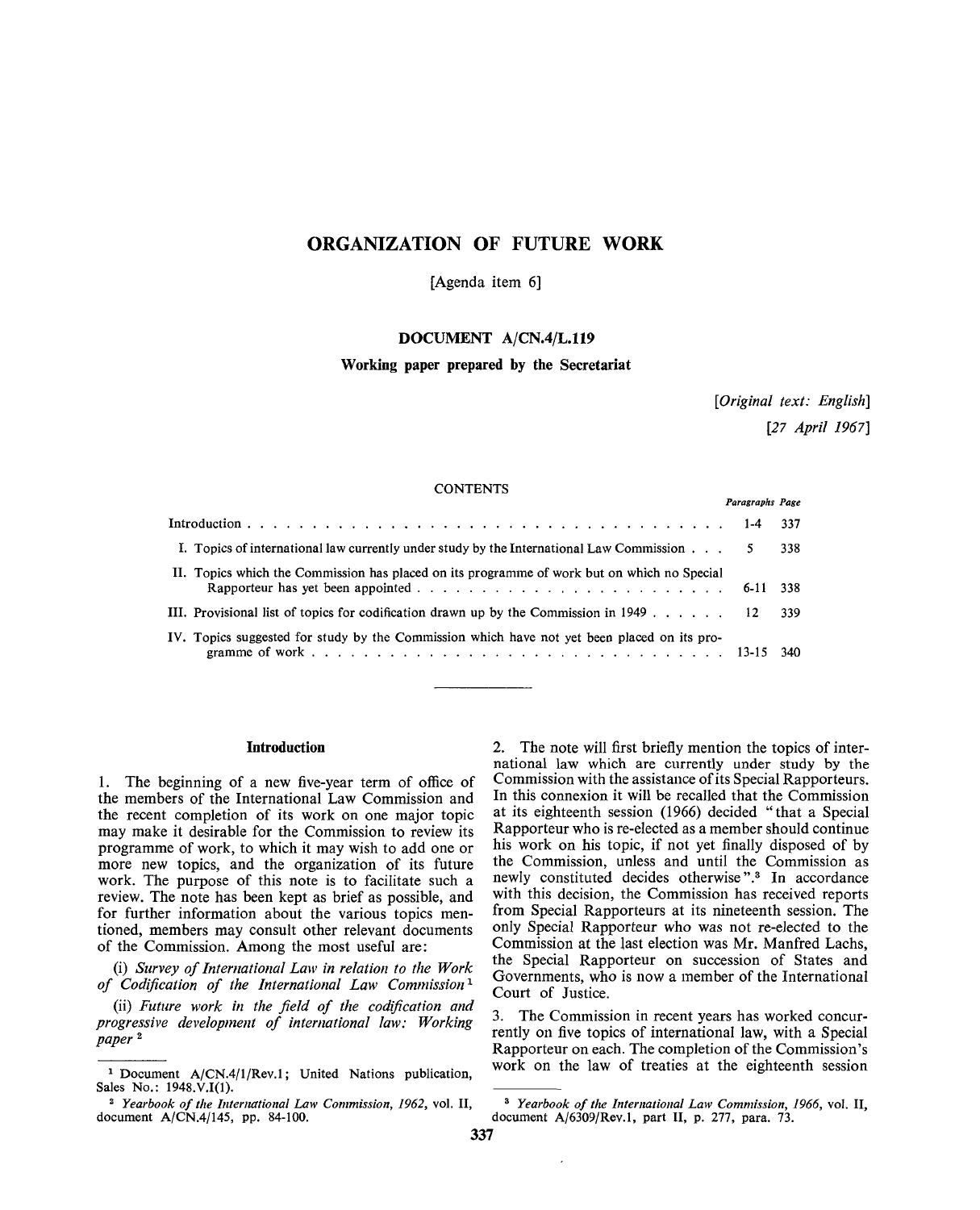means that there are now only four topics under current study, and one of those four, special missions, is near completion. The Commission may consequently wish to consider at its present session whether to take up the study of one or two additional topics. To facilitate the Commission's examination of its future programme, this note will refer to two topics which the General Assembly has requested the Commission to examine and which in 1962 were placed on the Commission's programme, but on which no Special Rapporteurs have yet been appointed. The provisional list of topics for codification drawn up by the Commission at its first session (1949) 4 will then be set out, with brief notes as to the extent to which the Commission and codification conferences have dealt with them. Finally, the note will list certain topics which have been suggested in the past for study by the Commission, but have not been placed on its programme of work.

4. When the Commission has established the list of topics on which it will work, it may wish in accordance with its past practice, to decide upon priorities among the various topics, and possibly also upon tentative dates for the completion of study of each of them.

### **I. Topics of international law currently under study by the International Law Commission**

5. As the Special Rapporteurs on these topics have given or will no doubt wish to give the Commission all necessary explanations on these topics, it will be appropriate only to list them here, with indications of the latest documents furnishing a basis for their consideration.

### (i) *Special missions*

Fourth report of Mr. Milan Bartos, Special Rapporteur (A/CN.4/194 and Add.1-5).

(ii) *Relations between States and inter-governmental organizations*

Second report of Mr. Abdullah El-Erian, Special Rapporteur (A/CN.4/195 and Add.l).

### (iii) *State responsibility*

Mr. Roberto Ago is Special Rapporteur. The Commission's report on the work of its fifteenth session  $(1963)^5$ summarizes the latest decisions and expressions of views of the Commission, and the report of a subcommittee on the topic is given in annex I to that report.

# (iv) *Succession of States and Governments*

There is now no Special Rapporter on this topic. The Commission's report on the work of its fifteenth session  $\epsilon$ summarizes the latest decisions and expressions of views of the Commission, and the report of a subcommittee on the topic is given in annex **II** to that report.

# **II. Topics which the Commission has placed on its programme of work, but on which no Special Rapporteur has yet been appointed**

# A. *Right of asylum*

6. This topic was included in the provisional list for codification drawn up by the Commission in 1949. The General Assembly at its fourteenth session adopted resolution 1400 (XIV) of 21 November 1959, which reads as follows:

#### *The General Assembly,*

*Considering* that it is desirable to standardize the application of the principles and rules relating to the right of asylum,

*Recalling* that the International Law Commission at its first session included the right of asylum in the provisional list of topics of international law selected for codification,

*Requests* the International Law Commission, as soon as it considers it advisable, to undertake the codification of the principles and rules of international law relating to the right of asylum.

7. The Commission at its twelfth session (1960) "took note of the resolution and decided to defer further consideration of this question to a future session".<sup>7</sup> At its fourteenth session (1962) the Commission decided to include the topic in its programme, but without setting any date for the start of consideration.<sup>8</sup> Meanwhile, work on the right of asylum was proceeding in other organs of the United Nations. The Commission on Human Rights, which had been considering a draft declaration on the right of asylum since 1957, completed the draft in I960,<sup>9</sup> and that draft was transmitted to the General Assembly by the Economic and Social Council in its resolution 772 E (XXX) of 25 July 1960. The General Assembly, at its seventeenth session (1962), referred the draft to the Third Committee, which adopted the text of a preamble and of one article<sup>10</sup> but was unable to complete the draft because of the pressure of other work. At the eighteenth session of the Assembly (1963) the Third Committee was unable to deal with the item, and the Committee did not meet during the nineteenth session (1964).

8. At its twentieth session (1965) the General Assembly referred the item on the draft declaration on the right of asylum to the Sixth Committee instead of to the Third Committee. The Sixth Committee, with the assistance of a working group, considered certain procedural aspects of the item, and prepared a draft resolution which was adopted by the General Assembly as resolution 2100 (XX) of 20 December 1965, by which it was decided to take up the item again at the twenty-first session.

9. At the twenty-first session of the Assembly (1966), the item was again referred to the Sixth Committee,

<sup>4</sup>  *Yearbook of the International Law Commission, 1949,* report of the Commission to the General Assembly, p. 281, para. 16.

<sup>0</sup>  *Yearbook of the International Law Commission, 1963,* vol. II, document A/5509, pp. 223 and 224, paras. 51-55.

<sup>9</sup>  *Ibid.,* pp. 224 and 225, paras. 56-61.

<sup>7</sup>  *Yearbook of the International Law Commission, 1960,* vol II, document A/4425, p. 180, para. 39.

<sup>8</sup>  *Yearbook of the International Law Commission, 1962,* vol. II, document A/5209, p. 190, para. 60.

<sup>9</sup>  *Official Records of the Economic and Social Council, Thirtieth Session, Supplement No. 8,* chap. VI. Also *Official Records of the General Assembly, Twentieth Session, Annexes,* agenda item 63, documents  $A/5926$  and  $A/C.6/L.581$ .

<sup>10</sup>  *Official Records of the General Assembly, Seventeenth Session, Annexes,* agenda item 46, document A/5359.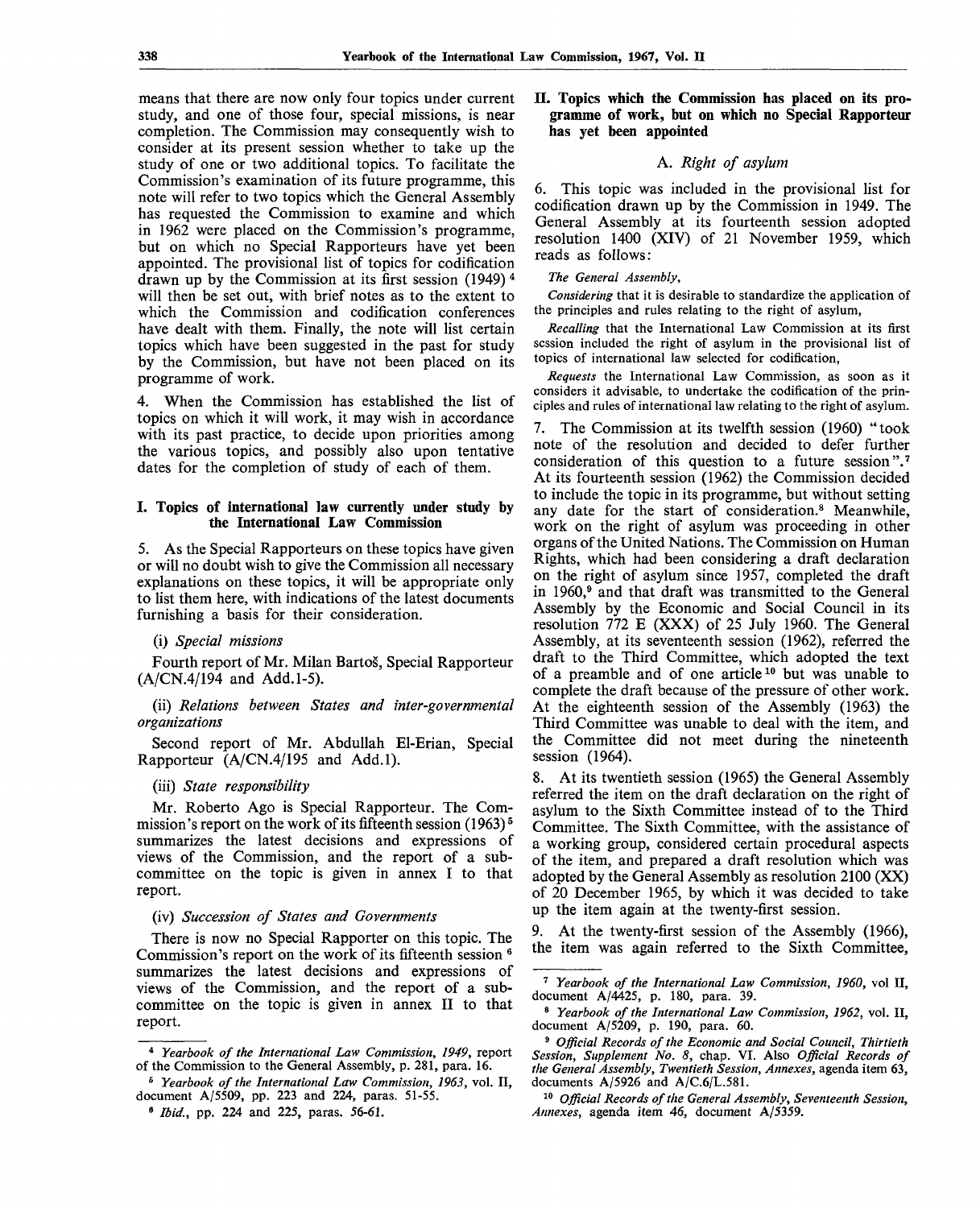which again appointed a working group to consider it. The working group prepared a complete text entitled " Draft declaration on territorial asylum "<sup>11</sup> The General Assembly, by resolution 2203 (XXI) of 16 December 1966, decided to transmit that draft to Member States for their further consideration, and to place an item entitled " Draft declaration on territorial asylum" on the provisional agenda of its twenty-second session, with a view to the final adoption of a declaration on the subject.

### B. *Juridical regime of historic waters, including historic bays*

10. The first United Nations Conference on the Law of the Sea (1958) adopted, in paragraph 6 of article 7 of the Convention on the Territorial Sea and Contiguous Zone, a provision to the effect that its rules on bays "shall not apply to so-called 'historic' bays".<sup>12</sup> The Conference on 27 April 1958 also adopted a resolution requesting the General Assembly to arrange for the study of the juridical regime of historic waters, including historic bays.<sup>13</sup> The General Assembly thereafter adopted resolution 1453 (XIV) of 7 December 1959, reading as follows:

#### *The General Assembly,*

*Recalling* that, by a resolution adopted on 27 April 1958, the United Nations Conference on the Law of the Sea requested the General Assembly to arrange for the study of the juridical régime of historic waters, including historic bays, and for the communication of the results of the study to all States Members of the United Nations,

*Requests* the International Law Commission, as soon as it considers it advisable, to undertake the study of the question of the juridical régime of historic waters, including historic bays, and to make such recommendations regarding the matter as the Commission deems appropriate.

11. The Commission, at its twelfth session (1960), requested the Secretariat to undertake a study of the topic, and deferred further consideration to a future session.<sup>14</sup> A study prepared by the Secretariat was published in 1962.<sup>15</sup> Also in 1962, the Commission, at its fifteenth session, decided to include the topic in its programme, but without setting any date for the start of consideration.<sup>16</sup>

### **HI. Provisional list of topics for codification drawn up by the Commission in 1949**

12. The list of topics of international law provisionally selected for codification by the Commission in  $1949<sup>17</sup>$ is given hereunder, with brief notes indicating the extent

17  *Yearbook of the International Law Commission, 1949,* report of the Commission to the General Assembly, p. 281, para. 16.

to which they have been dealt with by the Commission and by codification conferences which considered drafts prepared by it.

### (i) *Recognition of States and Governments*

Article 11 of the draft declaration on rights and duties of States, adopted by the Commission at its first session (1949), refers to a duty of States to refrain from recognizing any territorial acquisition made by illegal means by another State, but the Commission " concluded that the whole matter of recognition was too delicate and too fraught with political implications to be dealt with in a brief paragraph in this draft Declaration . . . ".<sup>18</sup>

(ii) *Succession of States and Governments*

See paragraph 5 (iv) above.

(iii) *Jurisdictional immunities of States and their property*

The immunities of State-owned ships and warships are referred to in the Convention on the Territorial Sea and the Contiguous Zone<sup>19</sup> and the Convention on the High Seas,<sup>20</sup> both adopted at the first United Nations Conference on the Law of the Sea (1958). The immunities of State property used in connexion with diplomatic missions are regulated in the Vienna Convention on Diplomatic Relations (1961)<sup>21</sup> and those of such property used in connexion with consular posts in the Vienna Convention on Consular Relations (1963).<sup>22</sup> The draft articles on special missions (A/CN.4/194 and addenda) also contain provisions on the immunity of State property, and so presumably will the draft articles on relations between States and inter-governmental organizations. One main aspect of the topic which has not yet been touched on by the Commission is the immunities, if any, of Stateowned property used for commercial purposes.

(iv) *Jurisdiction with regard to crimes committed outside national territory*

The Convention on the Territorial Sea and the Contiguous Zone (1958) and the Convention on the High Seas (1958) contain provisions concerning crimes committed at sea. One aspect not yet touched on by the Commission is jurisdiction with regard to crimes committed on land in foreign countries (except for those committed by persons with diplomatic or consular status, which have been or are being dealt with by the Commission).

# (v) *Regime of the high seas*

The first United Nations Conference on the Law of the Sea (1958) adopted the Convention on the High Seas.

<sup>11</sup>  *Ibid., Twenty-first Session, Annexes,* agenda item 85, document A/6570, annex, para. 1.

<sup>12</sup>  *United Nations Conference on the Law of the Sea (1958), Official Records,* vol. II, p. 133.

<sup>13</sup>  *Ibid., Annexes,* document A/CONF.13/L.56, resolution VII.

<sup>14</sup>  *Yearbook of the International Law Commission, 1960,* vol. II, document A/4425, p. 180, para. 40.

<sup>15</sup>  *Yearbook of the International Law Commission, 1962,* vol. II, document A/CN.4/143, pp. 1-25.

<sup>18</sup>  *Ibid.,* document A/5209, p. 190, para. 60.

<sup>18</sup>  *Ibid.,* p. 289, para. 50.

<sup>19</sup>  *United Nations Conference on the Law of the Sea (1958), Official Records,* vol. II, Annexes, document A/CONF.13/L.52.

<sup>20</sup>  *Ibid.,* document A/CONF.13/L.53.

<sup>21</sup>  *United Nations Conference on Diplomatic Intercourse and Immunities, Official Records,* vol. II, Annexes, document A/CONF. 20/13 and Cor.l.

<sup>22</sup>  *United Nations Conference on Consular Relations, Official Records,* vol. II, Annexes, document A/CONF.25/12.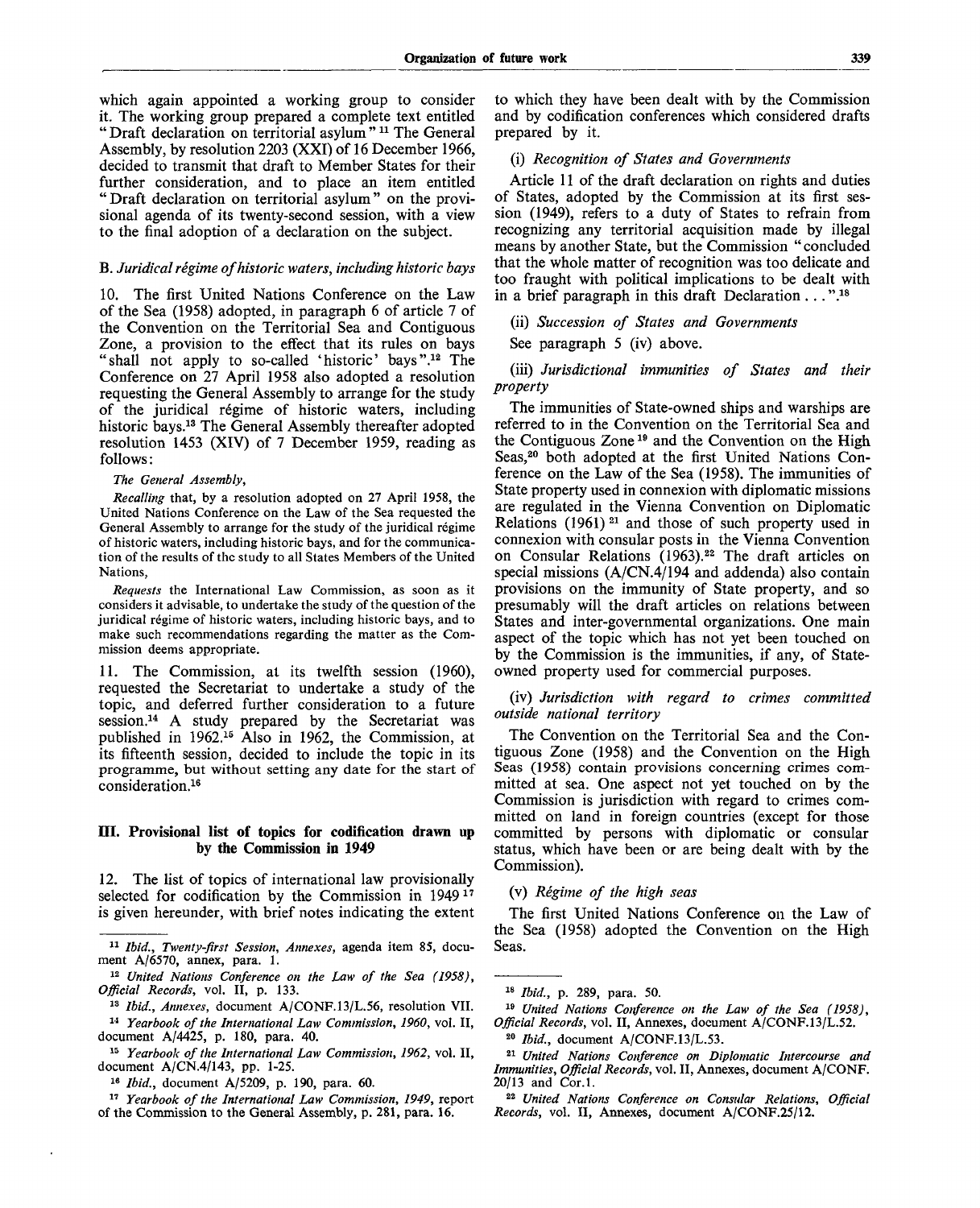### (vi) *Regime of territorial waters*

The first United Nations Conference on the Law of the Sea (1958) adopted the Convention on the Territorial Sea and the Contiguous Zone. The questions of the breadth of the territorial sea and fishery limits were considered at the Second United Nations Conference on the Law of the Sea (1960)<sup>23</sup> but the Conference did not adopt any decisions on those questions. The topic of the juridical regime of historic waters, including historic bays (see above, para. 10) is also connected with this topic.

# (vii) *Nationality, including statelessness*

A United Nations Conference on the Elimination or Reduction of Future Statelessness, which met in 1959 and 1961, adopted the Convention on the Reduction of Statelessness (A/CONF.9/15), which has not yet come into force. It may also be mentioned that the nationality of married women, a topic which the Commission was requested to study by Economic and Social Council resolution 304 D (XI) of 17 July 1950, is the subject of a Convention on the Nationality of Married Women, not based on a draft by the Commission, which was adopted by the General Assembly in its resolution 1040 (XI) of 29 January 1957, and which is now in force.

### (viii) *Treatment of aliens*

The Commission at its seventh session (1955) appointed Mr. F. V. Garcia Amador as Special Rapporteur on State responsibility, a topic which he conceived as closely related to the topic of treatment of aliens. From the eighth (1956) to the thirteenth (1961) session of the Commission Mr. Garcia Amador submitted a series of six reports on international responsibility<sup>24</sup> which were mainly devoted to the development and explanation of a draft on the responsibility of a State for injuries caused in its territory to the person or property of aliens. The Commission, which was occupied with other work, was unable to give full consideration to these reports. Mr. Roberto Ago was subsequently appointed Special Rapporteur on State responsibility. The Commission, after considering at its fifteenth session (1963) a report of a sub-committee on that topic  $(A/CN.4/152)$ <sup>25</sup> agreed " (1) that, in an attempt to codify the topic of State responsibility, priority should be given to the definitions of the general rules governing the international responsibility of the State, and (2) that in defining these general rules the experience and material gathered in certain special sectors, especially that of responsibility for injuries to the persons or property of aliens, should not be overlooked . . .".<sup>26</sup>

## (ix) *Right of asylum*

See paragraphs 6-9 above.

# (x) *Law of treaties*

The Commission adopted a set of draft articles at its eighteenth session  $(1966)$ .<sup>27</sup>

# (xi) *Diplomatic intercourse and immunities*

The United Nations Conference on Diplomatic Intercourse and Immunities (1961) adopted the Vienna Convention on Diplomatic Relations. The topics of Special missions (see para. 5 (i) above) and Relations between States and inter-governmental organizations (see para. 5 (ii) above) also constitute parts of this topic.

(xii) *Consular intercourse and immunities*

The United Nations Conference on Consular Relations (1963) adopted the Vienna Convention on Consular Relations.

# (xiii) *State responsibility*

See paragraph 5 (iii) above.

(xiv) *Arbitral procedure*

The Commission at its fifth session (1953) adopted a draft convention on arbitral procedure<sup>28</sup> which was the subject of General Assembly resolution 989 (X) of 14 December 1955. At its tenth session (1958) the Commission adopted a set of Model Rules on Arbitral Procedure,<sup>29</sup> which were the subject of General Assembly resolution 1262 (XIII) of 14 November 1958.

### **IV. Topics suggested for study by the Commission, which have not yet been placed on its programme of work**

# A. *Topics suggested in 1949, but not included by the Commission in its provisional list for codification*

13. The provisional list of topics for codification referred to in the preceding paragraph was drawn up after consideration of a memorandum by the Secretary-General entitled " Survey of International Law in relation to the Work of Codification of the International Law Commission" (see paragraph 1 of the Introduction to this working paper). That memorandum suggested certain topics which after discussion by the Commission were not selected by it, and those topics, concerning which

<sup>23</sup>  *Second United Nations Conference on the Law of the Sea (1960), Official Records Committee, of the Whole* 2nd-28th meetings, and *Plenary Meetings,* 3rd, 5th, 6th, 9th, 11th, 12th, 13th and 14th meetings.

<sup>21</sup>  *Yearbook of the International Law Commission, 1956,* vol. II, document A/CN.4/96, pp. 173-231; *Yearbook of the International Law Commission, 1967,* vol. II, document A/CN.4/106, pp. 104- 130; *Yearbook of the International Law Commission, 1958,* vol. II, document A/CN.4/111, pp. 47-73; *Yearbook of the International Law Commission, 1959,* vol. II, document A/CN.4/119, pp. 1-36; *Yearbook of the International Law Commission, 1960,* vol. II, document A/CN.4/125, pp. 41-68; *Yearbook of the International Law Commission, 1961,* vol. II, document A/CN.4/134 and Add.l, pp. 1-54.

<sup>25</sup>  *Yearbook of the International Law Commission, 1963,* vol. II, document A/5509, annex I, p. 227.

<sup>26</sup>  *Ibid.,* document A/5509, p. 224, para. 52.

<sup>27</sup>  *Yearbook of the International Law Commission, 1966,* vol. II, document A/6309/Rev.l, part II, pp. 177-187.

<sup>28</sup>  *Yearbook of the International Law Commission, 1953,* vol. II, document A/2456, pp. 208-212, para. 57.

<sup>29</sup>  *Yearbook of the International Law Commission, 1958,* vol. II, document A/3859, pp. 83-86, para. 22.